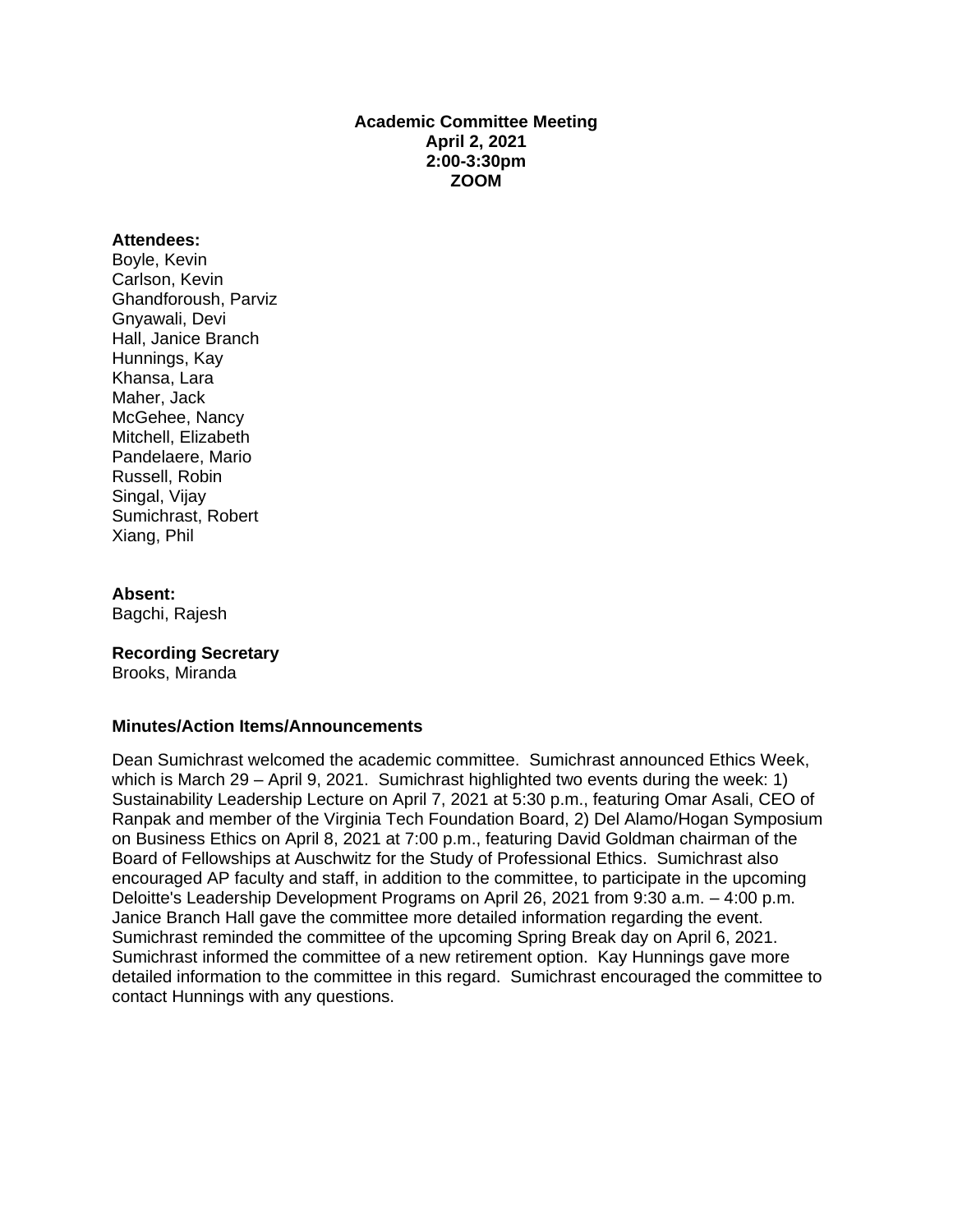# **Commencement**

Sumichrast outlined commencement details and logistics. The main ceremony will be held virtually on May 14, 2021 at 6:15 p.m. where students will have their names called in break out rooms. He highlighted that Pamplin will have some in-person commencement activities this year but cautioned the committee not to organize department gatherings near the week of commencement, to prevent overlap.

Pamplin ceremonies begin May 16, 2021 at 1:00 p.m. and 6:00 p.m. at Lane Stadium. Sumichrast informed the committee that five or six volunteers from Pamplin are needed to assist with commencement. He offered the opportunity for up to 50 faculty and staff to attend the two ceremonies. Interested faculty and staff should indicate their preference as to which ceremony they would like to attend. Sumichrast directed the committee to send the following information to Kim Ridpath: 1) A list of faculty and staff volunteers, 2) First and second choice for attending commencement and platform, 3) A list of faculty and staff who may want to attend commencement.

# **Fall Expectations**

Sumichrast summarized the plan for Fall 2021. Classes are expected to be in-person, with faculty and staff reporting back to the office. Sumichrast noted that some courses that were online will continue in this format, and requests can be made for some courses to be taught virtually, if this option is better for the students. These changes will also apply to Northern Virginia graduate courses. The committee expressed the need for classrooms due to lack of availability. Currently, classes 40 or larger lack available space, and had to go forward in the online format. The committee requested clarification of the Dean of Students' role, in that decisions are placed with the instructors. There is a concern that faculty should not make these judgment calls. Sumichrast assured the committee that these concerns would be brought to the Provost in an upcoming meeting.

## **Implementation Plan**

Hall summarized the revisions of Strategic Initiative 5.6 of the implementation plan – *Build a model inclusive community*. Hall reviewed the three major areas of the plan that have been updated: 1) The goal to assure Pamplin has the infrastructure for sustainable transformation of our diversity, equity, inclusion, and belonging (DEIB) efforts. The associated metric describes reorganizing and centralizing Pamplin's efforts to advance college performance; 2) The goal to advance the academic mission of Pamplin through DEIB. Hall identified the need to develop student cultural humility knowledge and practical skills , and to identify assessment tools to measure student cultural humility knowledge and practical skills; 3) The goal to foster an equitable and inclusive community where stakeholders have a sense of belonging. Hall highlighted the need to assess and enhance the climate for our employees and student populations and increase response rates for VT climate surveys. Hall also summarized the action plans that would help Pamplin reach the goals, metrics, and levels outlined in the implementation plan. The committee was receptive to the updates and agreed with the need to enhance these efforts. Sumichrast directed the committee to submit additional ideas or concerns to Hall.